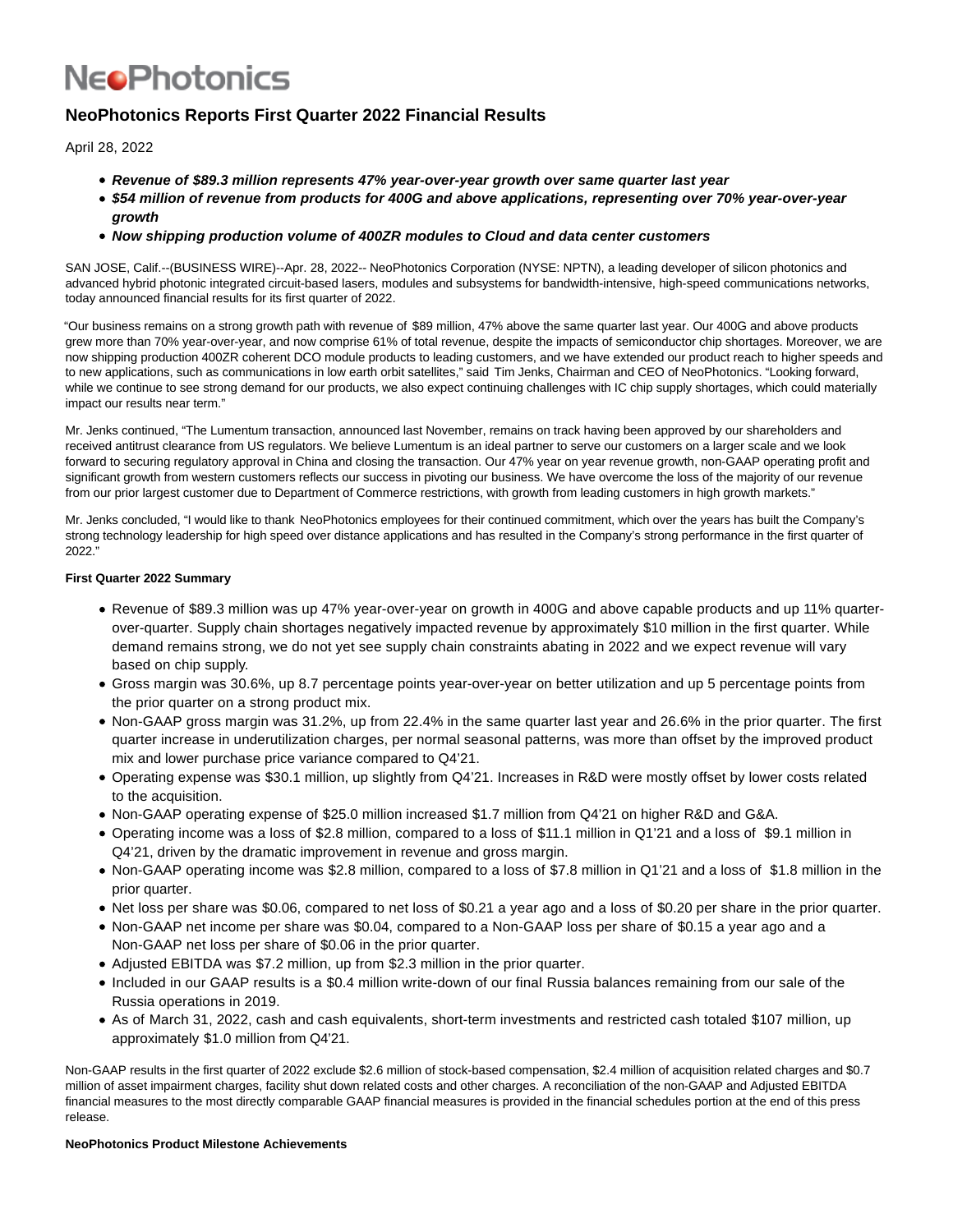- Products capable of use for 400G and above applications were 61% of revenue in Q1 2022
- Demonstrated our QSFP-DD and OSFP coherent modules interoperate with multiple vendors' products in the OIF 400ZR Interoperability Demonstration at the Optical Fiber Communications Conference
- Introduced a radiation tolerant version of our Ultra-Pure Color Tunable Laser with enhanced flexible software to extend operating life in a radiation environment enabling use in Low Earth Orbit applications
- Announced sampling of Open ZR+ QSFP-DD small form-factor pluggable coherent modules for Metro-Regional applications designed to enhance performance in hyperscale data center and telecom networks
- Demonstrated Indium Phosphide components capable of 120 Gbaud operation supporting 800G applications within and between data centers (LR, ZR, and ZR+)
- Announced cumulative shipments of more than 1 million single and quad 53 Gbaud PAM4 Driver ICs for 100G DR1 and 400G [DR4 and FR4] hyperscale data center networks

#### **Supply Chain Impacts**

First quarter revenue was approximately \$10 million lower than we project it would have been without supply chain constraints. Supply chain impacts in the quarter were primarily shortages of analog and power semiconductors. The Company expects such impacts to continue through 2022.

#### **Non-GAAP and Adjusted EBITDA Measures vs. GAAP Financial Measures**

The Company's non-GAAP and Adjusted EBITDA measures exclude certain GAAP financial measures. A reconciliation of the non-GAAP and Adjusted EBITDA financial measures to the most directly comparable GAAP financial measures is provided in the financial schedules portion at the end of this press release. These non-GAAP financial measures differ from GAAP measures with the same captions and may differ from non-GAAP financial measures with the same or similar captions that are used by other companies. As such, these non-GAAP measures should be considered as a supplement to, and not as a substitute for, or superior to, financial measures calculated in accordance with GAAP.

The Company uses these non-GAAP financial measures to analyze its operating performance and future prospects, develop internal budgets and financial goals, and to facilitate period-to-period comparisons. NeoPhotonics believes that these non-GAAP financial measures reflect an additional way of viewing aspects of its operations that, when viewed with its GAAP results, provide a more complete understanding of factors and trends affecting its business.

#### **Conference Call**

The Company will not be hosting a conference call regarding the Q1 2022 results.

#### **About NeoPhotonics**

NeoPhotonics is a leading developer and manufacturer of lasers and optoelectronic solutions that transmit, receive and switch high-speed digital optical signals for Cloud and hyper-scale data center internet content provider and telecom networks. The Company's products enable cost-effective, high-speed over distance data transmission and efficient allocation of bandwidth in optical networks. NeoPhotonics maintains headquarters in San Jose, California and ISO 9001:2015 certified engineering and manufacturing facilities in Silicon Valley (USA), Japan and China. For additional information visi[t www.neophotonics.com.](https://cts.businesswire.com/ct/CT?id=smartlink&url=http%3A%2F%2Fwww.neophotonics.com&esheet=52700419&newsitemid=20220428005471&lan=en-US&anchor=www.neophotonics.com&index=1&md5=2a8f9b1b11d2e67916dd85b92af981f8)

#### **Notice Regarding Forward-Looking Statements**

This communication contains forward-looking statements within the meaning of Section 27A of the Securities Act of 1933, as amended, and Section 21E of the Securities Exchange Act of 1934, as amended. Forward-looking statements generally relate to future events, including the timing of the proposed transaction, information related to the proposed transaction, and supply chain constraints. In some cases, you can identify forward-looking statements because they contain words such as "may," "will," "should," "expects," "plans," "anticipates," "could," "intends," "target," "projects," "contemplates," "believes," "estimates," "predicts," "potential" or "continue" or the negative of these words or other similar terms or expressions that concern the proposed transaction and our expectations, strategy, plans or intentions regarding it. Forward-looking statements in this communication include, but are not limited to, (i) expectations regarding the timing, completion and expected benefits of the proposed transaction, and (ii) expected continued supply chain impacts, plans, objectives and intentions with respect to future operations, customers and the market. Expectations and beliefs regarding these matters may not materialize, and actual results in future periods are subject to risks and uncertainties that could cause actual results to differ materially from those projected. These risks include the risk that the transaction may not be completed in a timely manner or at all; the ability to secure additional regulatory approvals on the terms expected in a timely manner or at all; the effect of the announcement or pendency of the transaction on our business relationships, results of operations and business generally; risks that the proposed transaction disrupts current plans and operations; the risk of litigation and/or regulatory actions related to the proposed transaction; disruptions and shortages in supply chains; potential impacts of the Covid-19 pandemic; changing supply and demand conditions in the industry; and general market, political, economic and business conditions. The forward-looking statements contained in this communication are also subject to other risks and uncertainties, including those more fully described in filings with the Securities and Exchange Commission, including reports filed on Form 10-K, 10-Q and 8-K and in other filings made by NeoPhotonics and Lumentum with the SEC from time to time and available a[t www.sec.gov.](https://cts.businesswire.com/ct/CT?id=smartlink&url=http%3A%2F%2Fwww.sec.gov&esheet=52700419&newsitemid=20220428005471&lan=en-US&anchor=www.sec.gov&index=2&md5=5df2f6d54a418670192caf8931a139f4) These forward looking statements are based on current expectations, and with regard to the proposed transaction, are based on Lumentum's and NeoPhotonics' current expectations, all of which are subject to change.

The parties undertake no obligation to update the information contained in this communication or any other forward-looking statement.

©2022 NeoPhotonics Corporation. All rights reserved. NeoPhotonics and the red dot logo are trademarks of NeoPhotonics Corporation. All other marks are the property of their respective owners.

> **NeoPhotonics Corporation Condensed Consolidated Balance Sheets (Unaudited)** (In thousands)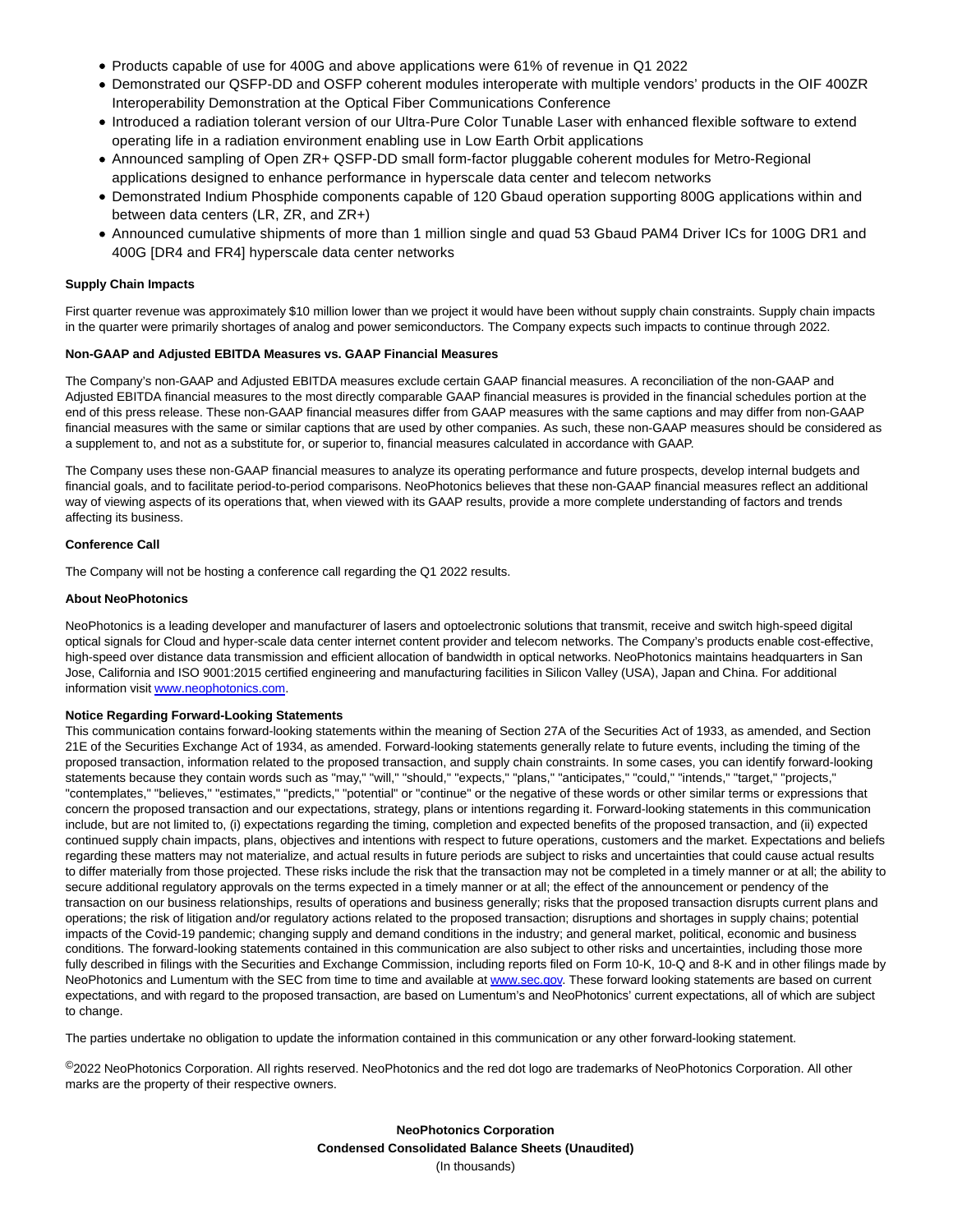| Mar. 31, 2022<br>Dec. 31, 2021<br><b>ASSETS</b><br>Current assets:<br>\$<br>79,044<br>\$<br>77,833<br>Cash and cash equivalents<br>27,675<br>Short-term investments<br>27,677<br>Restricted cash<br>87<br>87<br>55,324<br>Accounts receivable, net<br>63,838<br>Inventories<br>59,737<br>52,896<br>20,022<br>16,246<br>Prepaid expenses and other current assets<br>250,405<br>230,061<br>Total current assets<br>Property, plant and equipment, net<br>53,058<br>54,190<br>Operating lease right-of-use assets<br>12,694<br>13,201<br>Purchased intangible assets, net<br>839<br>844<br>Goodwill<br>1,115<br>1,115<br>6,123<br>6,156<br>Other long-term assets<br>\$<br>\$<br>324,234<br>305,567<br><b>Total assets</b><br><b>LIABILITIES AND STOCKHOLDERS' EQUITY</b><br><b>Current liabilities:</b><br>\$<br>\$<br>61,499<br>58,125<br>Accounts payable<br>Notes payable and short-term borrowing<br>14,914<br>2,722<br>2,928<br>Current portion of long-term debt<br>33,348<br>30,008<br>Accrued and other current liabilities<br>97,569<br>105,975<br><b>Total current liabilities</b><br>24,880<br>25,753<br>Long-term debt, net of current portion<br>29,977<br>Related party long-term debt<br>Operating lease liabilities, noncurrent<br>12,814<br>13,441<br>7,483<br>7,437<br>Other noncurrent liabilities<br>172,723<br>152,606<br><b>Total liabilities</b><br>Stockholders' equity:<br>133<br>Common stock<br>133<br>612,946<br>610,085<br>Additional paid-in capital<br>1,368<br>2,376<br>Accumulated other comprehensive income<br>(462, 936)<br>(459, 633)<br>Accumulated deficit<br>151,511<br>152,961<br>Total stockholders' equity<br>\$<br>\$<br>324,234<br>305,567<br>Total liabilities and stockholders' equity |  | As of |
|--------------------------------------------------------------------------------------------------------------------------------------------------------------------------------------------------------------------------------------------------------------------------------------------------------------------------------------------------------------------------------------------------------------------------------------------------------------------------------------------------------------------------------------------------------------------------------------------------------------------------------------------------------------------------------------------------------------------------------------------------------------------------------------------------------------------------------------------------------------------------------------------------------------------------------------------------------------------------------------------------------------------------------------------------------------------------------------------------------------------------------------------------------------------------------------------------------------------------------------------------------------------------------------------------------------------------------------------------------------------------------------------------------------------------------------------------------------------------------------------------------------------------------------------------------------------------------------------------------------------------------------------------------------------------------------------------------------------------------------|--|-------|
|                                                                                                                                                                                                                                                                                                                                                                                                                                                                                                                                                                                                                                                                                                                                                                                                                                                                                                                                                                                                                                                                                                                                                                                                                                                                                                                                                                                                                                                                                                                                                                                                                                                                                                                                      |  |       |
|                                                                                                                                                                                                                                                                                                                                                                                                                                                                                                                                                                                                                                                                                                                                                                                                                                                                                                                                                                                                                                                                                                                                                                                                                                                                                                                                                                                                                                                                                                                                                                                                                                                                                                                                      |  |       |
|                                                                                                                                                                                                                                                                                                                                                                                                                                                                                                                                                                                                                                                                                                                                                                                                                                                                                                                                                                                                                                                                                                                                                                                                                                                                                                                                                                                                                                                                                                                                                                                                                                                                                                                                      |  |       |
|                                                                                                                                                                                                                                                                                                                                                                                                                                                                                                                                                                                                                                                                                                                                                                                                                                                                                                                                                                                                                                                                                                                                                                                                                                                                                                                                                                                                                                                                                                                                                                                                                                                                                                                                      |  |       |
|                                                                                                                                                                                                                                                                                                                                                                                                                                                                                                                                                                                                                                                                                                                                                                                                                                                                                                                                                                                                                                                                                                                                                                                                                                                                                                                                                                                                                                                                                                                                                                                                                                                                                                                                      |  |       |
|                                                                                                                                                                                                                                                                                                                                                                                                                                                                                                                                                                                                                                                                                                                                                                                                                                                                                                                                                                                                                                                                                                                                                                                                                                                                                                                                                                                                                                                                                                                                                                                                                                                                                                                                      |  |       |
|                                                                                                                                                                                                                                                                                                                                                                                                                                                                                                                                                                                                                                                                                                                                                                                                                                                                                                                                                                                                                                                                                                                                                                                                                                                                                                                                                                                                                                                                                                                                                                                                                                                                                                                                      |  |       |
|                                                                                                                                                                                                                                                                                                                                                                                                                                                                                                                                                                                                                                                                                                                                                                                                                                                                                                                                                                                                                                                                                                                                                                                                                                                                                                                                                                                                                                                                                                                                                                                                                                                                                                                                      |  |       |
|                                                                                                                                                                                                                                                                                                                                                                                                                                                                                                                                                                                                                                                                                                                                                                                                                                                                                                                                                                                                                                                                                                                                                                                                                                                                                                                                                                                                                                                                                                                                                                                                                                                                                                                                      |  |       |
|                                                                                                                                                                                                                                                                                                                                                                                                                                                                                                                                                                                                                                                                                                                                                                                                                                                                                                                                                                                                                                                                                                                                                                                                                                                                                                                                                                                                                                                                                                                                                                                                                                                                                                                                      |  |       |
|                                                                                                                                                                                                                                                                                                                                                                                                                                                                                                                                                                                                                                                                                                                                                                                                                                                                                                                                                                                                                                                                                                                                                                                                                                                                                                                                                                                                                                                                                                                                                                                                                                                                                                                                      |  |       |
|                                                                                                                                                                                                                                                                                                                                                                                                                                                                                                                                                                                                                                                                                                                                                                                                                                                                                                                                                                                                                                                                                                                                                                                                                                                                                                                                                                                                                                                                                                                                                                                                                                                                                                                                      |  |       |
|                                                                                                                                                                                                                                                                                                                                                                                                                                                                                                                                                                                                                                                                                                                                                                                                                                                                                                                                                                                                                                                                                                                                                                                                                                                                                                                                                                                                                                                                                                                                                                                                                                                                                                                                      |  |       |
|                                                                                                                                                                                                                                                                                                                                                                                                                                                                                                                                                                                                                                                                                                                                                                                                                                                                                                                                                                                                                                                                                                                                                                                                                                                                                                                                                                                                                                                                                                                                                                                                                                                                                                                                      |  |       |
|                                                                                                                                                                                                                                                                                                                                                                                                                                                                                                                                                                                                                                                                                                                                                                                                                                                                                                                                                                                                                                                                                                                                                                                                                                                                                                                                                                                                                                                                                                                                                                                                                                                                                                                                      |  |       |
|                                                                                                                                                                                                                                                                                                                                                                                                                                                                                                                                                                                                                                                                                                                                                                                                                                                                                                                                                                                                                                                                                                                                                                                                                                                                                                                                                                                                                                                                                                                                                                                                                                                                                                                                      |  |       |
|                                                                                                                                                                                                                                                                                                                                                                                                                                                                                                                                                                                                                                                                                                                                                                                                                                                                                                                                                                                                                                                                                                                                                                                                                                                                                                                                                                                                                                                                                                                                                                                                                                                                                                                                      |  |       |
|                                                                                                                                                                                                                                                                                                                                                                                                                                                                                                                                                                                                                                                                                                                                                                                                                                                                                                                                                                                                                                                                                                                                                                                                                                                                                                                                                                                                                                                                                                                                                                                                                                                                                                                                      |  |       |
|                                                                                                                                                                                                                                                                                                                                                                                                                                                                                                                                                                                                                                                                                                                                                                                                                                                                                                                                                                                                                                                                                                                                                                                                                                                                                                                                                                                                                                                                                                                                                                                                                                                                                                                                      |  |       |
|                                                                                                                                                                                                                                                                                                                                                                                                                                                                                                                                                                                                                                                                                                                                                                                                                                                                                                                                                                                                                                                                                                                                                                                                                                                                                                                                                                                                                                                                                                                                                                                                                                                                                                                                      |  |       |
|                                                                                                                                                                                                                                                                                                                                                                                                                                                                                                                                                                                                                                                                                                                                                                                                                                                                                                                                                                                                                                                                                                                                                                                                                                                                                                                                                                                                                                                                                                                                                                                                                                                                                                                                      |  |       |
|                                                                                                                                                                                                                                                                                                                                                                                                                                                                                                                                                                                                                                                                                                                                                                                                                                                                                                                                                                                                                                                                                                                                                                                                                                                                                                                                                                                                                                                                                                                                                                                                                                                                                                                                      |  |       |
|                                                                                                                                                                                                                                                                                                                                                                                                                                                                                                                                                                                                                                                                                                                                                                                                                                                                                                                                                                                                                                                                                                                                                                                                                                                                                                                                                                                                                                                                                                                                                                                                                                                                                                                                      |  |       |
|                                                                                                                                                                                                                                                                                                                                                                                                                                                                                                                                                                                                                                                                                                                                                                                                                                                                                                                                                                                                                                                                                                                                                                                                                                                                                                                                                                                                                                                                                                                                                                                                                                                                                                                                      |  |       |
|                                                                                                                                                                                                                                                                                                                                                                                                                                                                                                                                                                                                                                                                                                                                                                                                                                                                                                                                                                                                                                                                                                                                                                                                                                                                                                                                                                                                                                                                                                                                                                                                                                                                                                                                      |  |       |
|                                                                                                                                                                                                                                                                                                                                                                                                                                                                                                                                                                                                                                                                                                                                                                                                                                                                                                                                                                                                                                                                                                                                                                                                                                                                                                                                                                                                                                                                                                                                                                                                                                                                                                                                      |  |       |
|                                                                                                                                                                                                                                                                                                                                                                                                                                                                                                                                                                                                                                                                                                                                                                                                                                                                                                                                                                                                                                                                                                                                                                                                                                                                                                                                                                                                                                                                                                                                                                                                                                                                                                                                      |  |       |
|                                                                                                                                                                                                                                                                                                                                                                                                                                                                                                                                                                                                                                                                                                                                                                                                                                                                                                                                                                                                                                                                                                                                                                                                                                                                                                                                                                                                                                                                                                                                                                                                                                                                                                                                      |  |       |
|                                                                                                                                                                                                                                                                                                                                                                                                                                                                                                                                                                                                                                                                                                                                                                                                                                                                                                                                                                                                                                                                                                                                                                                                                                                                                                                                                                                                                                                                                                                                                                                                                                                                                                                                      |  |       |
|                                                                                                                                                                                                                                                                                                                                                                                                                                                                                                                                                                                                                                                                                                                                                                                                                                                                                                                                                                                                                                                                                                                                                                                                                                                                                                                                                                                                                                                                                                                                                                                                                                                                                                                                      |  |       |
|                                                                                                                                                                                                                                                                                                                                                                                                                                                                                                                                                                                                                                                                                                                                                                                                                                                                                                                                                                                                                                                                                                                                                                                                                                                                                                                                                                                                                                                                                                                                                                                                                                                                                                                                      |  |       |
|                                                                                                                                                                                                                                                                                                                                                                                                                                                                                                                                                                                                                                                                                                                                                                                                                                                                                                                                                                                                                                                                                                                                                                                                                                                                                                                                                                                                                                                                                                                                                                                                                                                                                                                                      |  |       |
|                                                                                                                                                                                                                                                                                                                                                                                                                                                                                                                                                                                                                                                                                                                                                                                                                                                                                                                                                                                                                                                                                                                                                                                                                                                                                                                                                                                                                                                                                                                                                                                                                                                                                                                                      |  |       |
|                                                                                                                                                                                                                                                                                                                                                                                                                                                                                                                                                                                                                                                                                                                                                                                                                                                                                                                                                                                                                                                                                                                                                                                                                                                                                                                                                                                                                                                                                                                                                                                                                                                                                                                                      |  |       |
|                                                                                                                                                                                                                                                                                                                                                                                                                                                                                                                                                                                                                                                                                                                                                                                                                                                                                                                                                                                                                                                                                                                                                                                                                                                                                                                                                                                                                                                                                                                                                                                                                                                                                                                                      |  |       |

# **NeoPhotonics Corporation**

#### **Condensed Consolidated Statements of Operations (Unaudited)**

(In thousands, except percentages and per share data)

|                                          |               | <b>Three Months Ended</b> |               |  |  |  |  |  |
|------------------------------------------|---------------|---------------------------|---------------|--|--|--|--|--|
|                                          | Mar. 31, 2022 | Dec. 31, 2021             | Mar. 31, 2021 |  |  |  |  |  |
| Revenue                                  | 89,268<br>\$  | \$<br>80,612              | \$<br>60,926  |  |  |  |  |  |
| Cost of goods sold (1)                   | 61,979        | 60,012                    | 47,587        |  |  |  |  |  |
| Gross profit                             | 27.289        | 20.600                    | 13,339        |  |  |  |  |  |
| Gross margin                             | 30.6%         | 25.6%                     | 21.9%         |  |  |  |  |  |
| Operating expenses:                      |               |                           |               |  |  |  |  |  |
| Research and development (1)             | 15,098        | 14,103                    | 13,098        |  |  |  |  |  |
| Sales and marketing (1)                  | 3.686         | 3,814                     | 3,865         |  |  |  |  |  |
| General and administrative (1) (2)       | 9,794         | 8,053                     | 7,294         |  |  |  |  |  |
| Acquisition and asset sale related costs | 905           | 3,578                     | 163           |  |  |  |  |  |
| Restructuring charges                    |               | 4                         |               |  |  |  |  |  |
| Asset impairment charges                 | 413           |                           |               |  |  |  |  |  |
| Facility shut down related costs         | 300           |                           |               |  |  |  |  |  |
| <b>Litigation settlements</b>            | 49            | 240                       |               |  |  |  |  |  |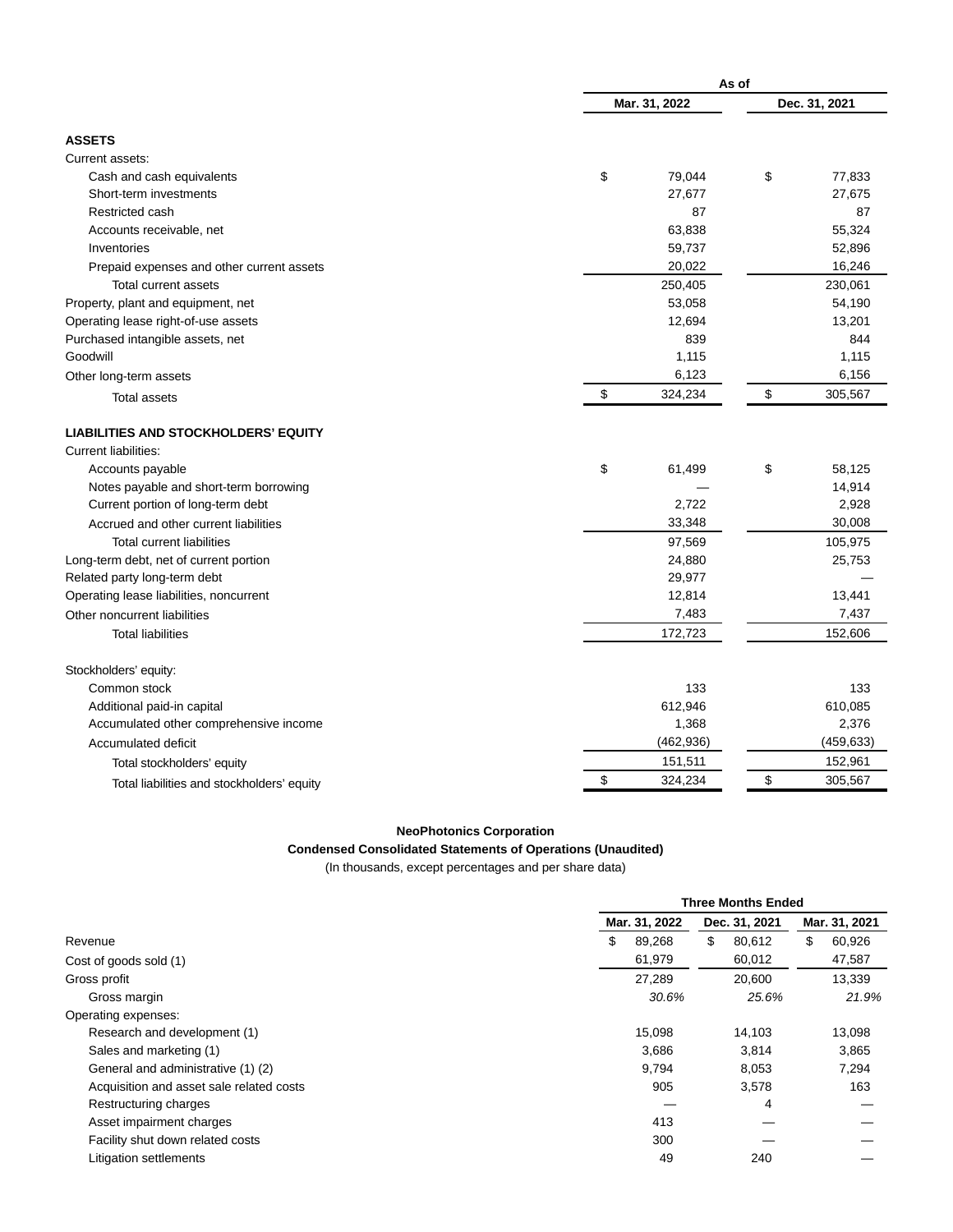| Gain on asset sale                                                                  |     | (114)   | (58)            |                |
|-------------------------------------------------------------------------------------|-----|---------|-----------------|----------------|
| Total operating expenses                                                            |     | 30,131  | 29,734          | 24,420         |
| Loss from operations                                                                |     | (2,842) | (9, 134)        | (11,081)       |
| Interest income                                                                     |     | 71      | 70              | 105            |
| Interest expense                                                                    |     | (355)   | (315)           | (227)          |
| Other income (expense), net                                                         |     | 395     | (927)           | 1,143          |
| Total interest and other income (expense), net                                      |     | 111     | (1, 172)        | 1,021          |
| Loss before income taxes                                                            |     | (2,731) | (10, 306)       | (10,060)       |
| Income tax provision                                                                |     | (572)   | (429)           | (632)          |
| Net loss                                                                            | \$. | (3,303) | \$<br>(10, 735) | \$<br>(10,692) |
| Basic net loss per share                                                            |     | (0.06)  | \$<br>(0.20)    | \$<br>(0.21)   |
| Diluted net loss per share                                                          | \$  | (0.06)  | \$<br>(0.20)    | \$<br>(0.21)   |
| Weighted average shares used to compute basic net loss per share                    |     | 53,146  | 52,895          | 50,717         |
| Weighted average shares used to compute diluted net loss per share                  |     | 53,146  | 52,895          | 50,717         |
| (1) Includes stock-based compensation expense as follows for the periods presented: |     |         |                 |                |
| Cost of goods sold                                                                  | \$  | 525     | \$<br>493       | \$<br>548      |
| Research and development                                                            |     | 774     | 794             | 862            |
| Sales and marketing                                                                 |     | 385     | 380             | 554            |
| General and administrative                                                          |     | 931     | 1,515           | 1,313          |
| Total stock-based compensation expense                                              | \$  | 2,615   | \$<br>3,182     | \$<br>3,277    |

(2) Includes \$1,451 retention costs related to the acquisition for the three months ended March 31, 2022.

#### **NeoPhotonics Corporation**

# **Reconciliation of Condensed Consolidated GAAP Financial Measures to Non-GAAP Financial Measures (Unaudited)**

(In thousands, except percentages and per share data)

|                                                         | <b>Three Months Ended</b> |               |    |               |               |          |  |  |
|---------------------------------------------------------|---------------------------|---------------|----|---------------|---------------|----------|--|--|
|                                                         |                           | Mar. 31, 2022 |    | Dec. 31, 2021 | Mar. 31, 2021 |          |  |  |
| <b>NON-GAAP GROSS PROFIT:</b>                           |                           |               |    |               |               |          |  |  |
| GAAP gross profit                                       | \$                        | 27,289        | \$ | 20,600        | \$            | 13,339   |  |  |
| Stock-based compensation expense                        |                           | 525           |    | 493           |               | 548      |  |  |
| Amortization of purchased intangible assets             |                           | 8             |    | 154           |               | 185      |  |  |
| Depreciation of acquisition-related fixed asset step-up |                           | 3             |    | 4             |               | (6)      |  |  |
| End-of-life related inventory write-down                |                           |               |    |               |               | (577)    |  |  |
| Accelerated depreciation                                |                           |               |    | 174           |               | 174      |  |  |
| Restructuring charges (recoveries)                      |                           | (18)          |    | 58            |               |          |  |  |
| Non-GAAP gross profit                                   | \$                        | 27,807        | \$ | 21,483        | \$            | 13.663   |  |  |
| Non-GAAP gross margin as a % of revenue                 |                           | 31.2%         |    | 26.6%         |               | 22.4%    |  |  |
| <b>NON-GAAP TOTAL OPERATING EXPENSES:</b>               |                           |               |    |               |               |          |  |  |
| GAAP total operating expenses                           | \$                        | 30,131        | \$ | 29,734        | \$            | 24,420   |  |  |
| Stock-based compensation expense                        |                           | (2,090)       |    | (2,689)       |               | (2,729)  |  |  |
| Depreciation of acquisition-related fixed asset step-up |                           | (14)          |    | (14)          |               | (25)     |  |  |
| Acquisition and asset sale related costs                |                           | (905)         |    | (3,578)       |               | (163)    |  |  |
| Retention costs related to acquisition                  |                           | (1, 451)      |    |               |               |          |  |  |
| Restructuring charges                                   |                           |               |    | (4)           |               |          |  |  |
| Asset impairment charges                                |                           | (413)         |    |               |               |          |  |  |
| Facility shut down related costs                        |                           | (300)         |    |               |               |          |  |  |
| <b>Litigation settlements</b>                           |                           | (49)          |    | (240)         |               |          |  |  |
| Gain on asset sale                                      |                           | 114           |    | 58            |               |          |  |  |
| Non-GAAP total operating expenses                       | \$                        | 25,023        | \$ | 23,267        | \$            | 21,503   |  |  |
| Non-GAAP total operating expenses as a % of revenue     |                           | 28.0%         |    | 28.9%         |               | 35.3%    |  |  |
| <b>NON-GAAP OPERATING INCOME (LOSS):</b>                |                           |               |    |               |               |          |  |  |
| GAAP loss from operations                               | \$                        | (2,842)       | \$ | (9, 134)      | \$            | (11,081) |  |  |
| Stock-based compensation expense                        |                           | 2,615         |    | 3,182         |               | 3,277    |  |  |
| Amortization of purchased intangible assets             |                           | 8             |    | 154           |               | 185      |  |  |
| Depreciation of acquisition-related fixed asset step-up |                           | 17            |    | 18            |               | 19       |  |  |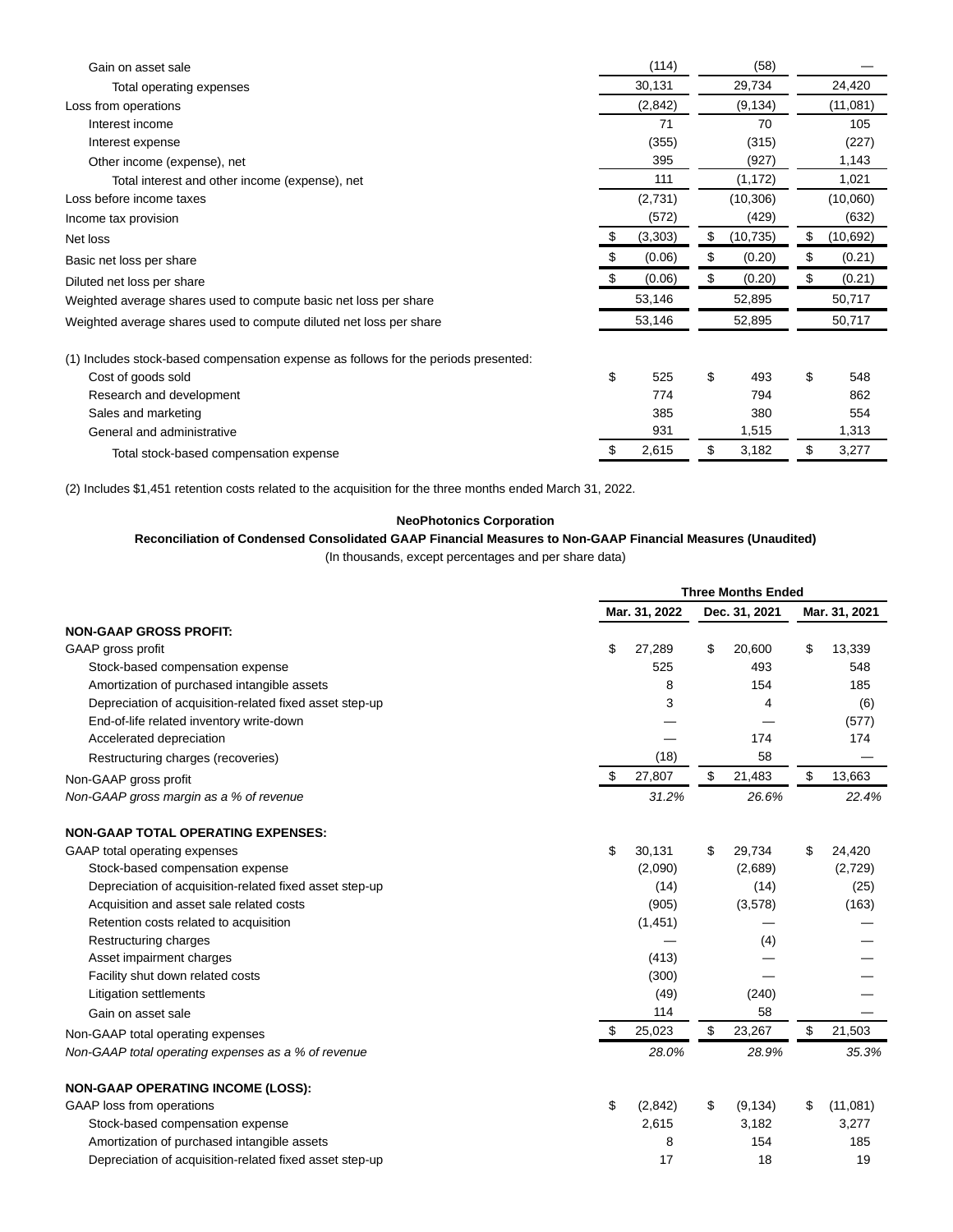| Acquisition and asset sale related costs    | 905   | 3.578   | 163      |
|---------------------------------------------|-------|---------|----------|
| Retention costs related to acquisition      | 1.451 |         |          |
| End-of-life related inventory write-down    |       |         | (577)    |
| Accelerated depreciation                    |       | 174     | 174      |
| Restructuring charges (recoveries)          | (18)  | 62      |          |
| Asset impairment charges                    | 413   |         |          |
| Facility shut down related costs            | 300   |         |          |
| Litigation settlement                       | 49    | 240     |          |
| Gain on asset sale                          | (114) | (58)    |          |
| Non-GAAP income (loss) from operations      | 2,784 | (1,784) | (7, 840) |
| Non-GAAP operating margin as a % of revenue | 3.1%  | (2.2)%  | (12.9)%  |
|                                             |       |         |          |

### **NeoPhotonics Corporation**

## **Reconciliation of Condensed Consolidated GAAP Financial Measures to Non-GAAP Financial Measures (Unaudited) (Continued)** (In thousands, except percentages and per share data)

|                                                         | <b>Three Months Ended</b> |               |    |               |    |               |
|---------------------------------------------------------|---------------------------|---------------|----|---------------|----|---------------|
|                                                         |                           | Mar. 31, 2022 |    | Dec. 31, 2021 |    | Mar. 31, 2021 |
| <b>NON-GAAP NET INCOME (LOSS):</b>                      |                           |               |    |               |    |               |
| GAAP net loss                                           | \$                        | (3,303)       | \$ | (10, 735)     | \$ | (10,692)      |
| Stock-based compensation expense                        |                           | 2,615         |    | 3,182         |    | 3,277         |
| Amortization of purchased intangible assets             |                           | 8             |    | 154           |    | 185           |
| Depreciation of acquisition-related fixed asset step-up |                           | 17            |    | 18            |    | 19            |
| Acquisition and asset sale related costs                |                           | 905           |    | 3,578         |    | 163           |
| Retention costs related to acquisition                  |                           | 1,451         |    |               |    |               |
| End-of-life related inventory write-down                |                           |               |    |               |    | (577)         |
| Accelerated depreciation                                |                           |               |    | 174           |    | 174           |
| Restructuring charges (recoveries)                      |                           | (18)          |    | 62            |    |               |
| Asset impairment charges                                |                           | 413           |    |               |    |               |
| Facility shut down related costs                        |                           | 300           |    |               |    |               |
| Litigation settlements                                  |                           | 49            |    | 240           |    |               |
| Gain on asset sale                                      |                           | (114)         |    | (58)          |    |               |
| Income tax effect of Non-GAAP adjustments               |                           |               |    | (4)           |    | (2)           |
| Non-GAAP net income (loss)                              | \$                        | 2,323         | \$ | (3,389)       | \$ | (7, 453)      |
| Non-GAAP net income (loss) as a % of revenue            |                           | 2.6%          |    | $(4.2)\%$     |    | $(12.2)\%$    |
| <b>ADJUSTED EBITDA:</b>                                 |                           |               |    |               |    |               |
| GAAP net loss                                           | \$                        | (3,303)       | \$ | (10, 735)     | \$ | (10,692)      |
| Stock-based compensation expense                        |                           | 2,615         |    | 3,182         |    | 3,277         |
| Amortization of purchased intangible assets             |                           | 8             |    | 154           |    | 185           |
| Depreciation of acquisition-related fixed asset step-up |                           | 17            |    | 18            |    | 19            |
| Acquisition and asset sale related costs                |                           | 905           |    | 3,578         |    | 163           |
| Retention costs related to acquisition                  |                           | 1,451         |    |               |    |               |
| End-of-life related inventory write-down                |                           |               |    |               |    | (577)         |
| Accelerated depreciation                                |                           |               |    | 174           |    | 174           |
| Restructuring charges (recoveries)                      |                           | (18)          |    | 62            |    |               |
| Asset impairment charges                                |                           | 413           |    |               |    |               |
| Facility shut down related costs                        |                           | 300           |    |               |    |               |
| Litigation settlements                                  |                           | 49            |    | 240           |    |               |
| Gain on asset sale                                      |                           | (114)         |    | (58)          |    |               |
| Interest expense, net                                   |                           | 284           |    | 245           |    | 122           |
| Income tax provision                                    |                           | 572           |    | 429           |    | 632           |
| Depreciation expense                                    |                           | 4,035         |    | 4,979         |    | 6,003         |
| <b>Adjusted EBITDA</b>                                  | \$                        | 7,214         | \$ | 2,268         | \$ | (694)         |
| Adjusted EBITDA as a % of revenue                       |                           | 8.1%          |    | 2.8%          |    | $(1.1)\%$     |
| <b>BASIC AND DILUTED NET INCOME (LOSS) PER SHARE:</b>   |                           |               |    |               |    |               |
| GAAP basic net loss per share                           | \$                        | (0.06)        | \$ | (0.20)        | \$ | (0.21)        |
| GAAP diluted net loss per share                         | \$                        | (0.06)        | \$ | (0.20)        | \$ | (0.21)        |
| Non-GAAP basic net income (loss) per share              | \$                        | 0.04          | \$ | (0.06)        | \$ | (0.15)        |